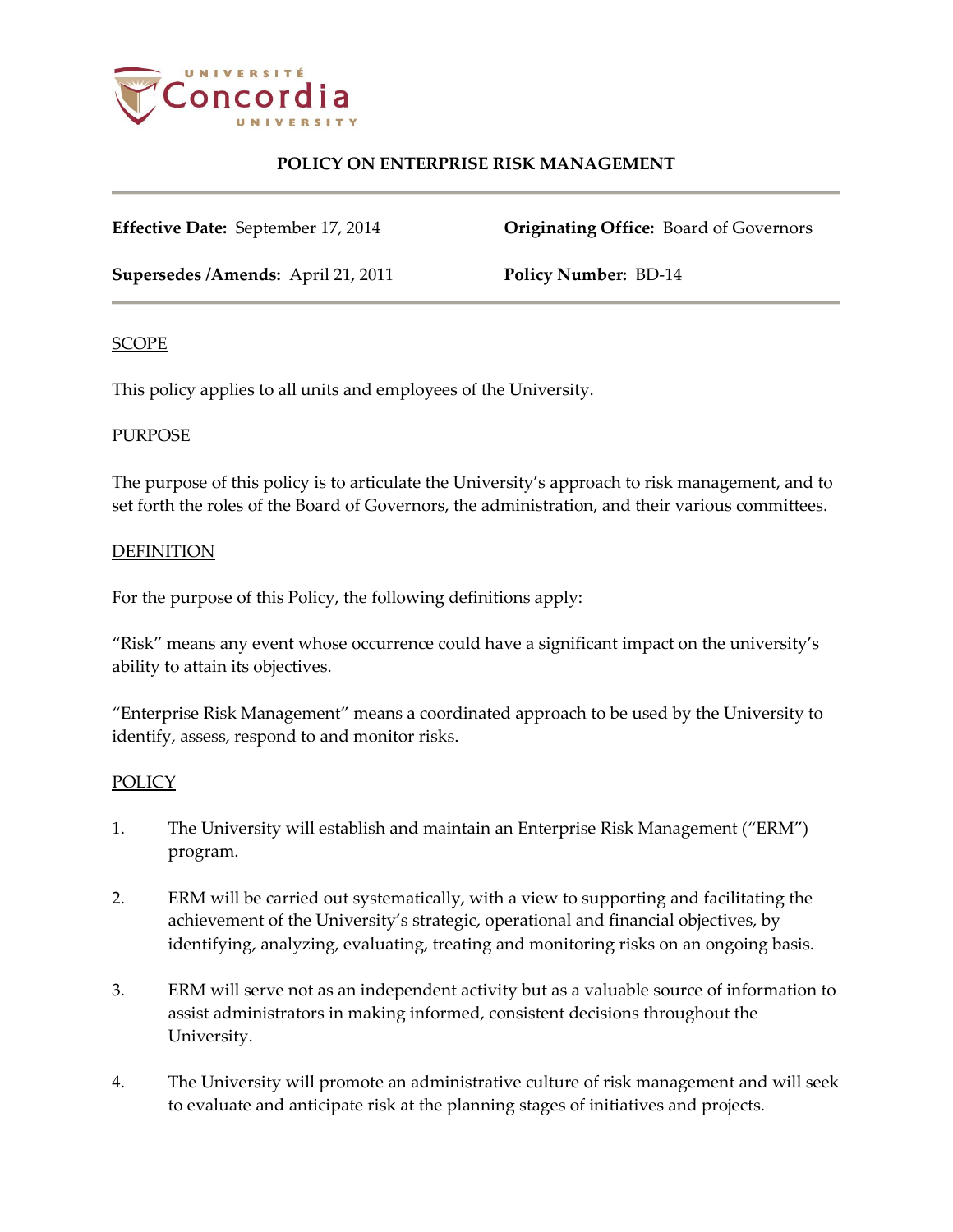

# **POLICY ON ENTERPRISE RISK MANAGEMENT**

## Page **2** of **3**

- 5. The University will decide with respect to each identified risk whether to transfer, accept, mitigate or avoid that risk. As appropriate, the University will seek to prevent or mitigate the impact of losses occasioned by negative risks, while encouraging the informed and controlled undertaking of positive risks, having regard to the University's strategic objectives and operational commitments.
- 6. In addition to its regular reports, the University will maintain a formal register of key risks, indicators and other data derived from its ongoing ERM activities.
- 7. All ERM-relevant information will be gathered and consolidated for accurate, timely and up to date compilation, interpretation and intervention including financial information relating to the transfer, acceptance, mitigation or avoidance of risks by the University. All financial information relating to the materialization of events will be segregated.
- 8. For this purpose, members of the University community are requested to declare all ERM-relevant information to their Unit Heads who shall, in turn, declare this information to the Office of the Treasurer in a timely manner.
- 9. All costs relative to the University's decisions to transfer, accept, mitigate or avoid a risk will form part of the University's regular budgeting processes.

## **Responsibilities**

- 10. ERM is the responsibility of the President and Vice-Chancellor and is overseen by an ERM Committee appointed by the President and Vice-Chancellor, with reporting responsibility to the Board of Governors through the Audit Committee.
- 11. The Audit Committee monitors and, having regard to current best practices, recommends improvements to the University's overall approach to risk management.
- 12. The ERM Committee exercises oversight for the successful incorporation of ERM principles and activities into the University's administration. Regular reports of all ERM activities will be provided to the President and Vice-Chancellor and to the Audit Committee.
- 13. The ERM Committee and its representatives, with strict accountability for confidentiality and safeguarding records and information, is authorized full, free, and unrestricted